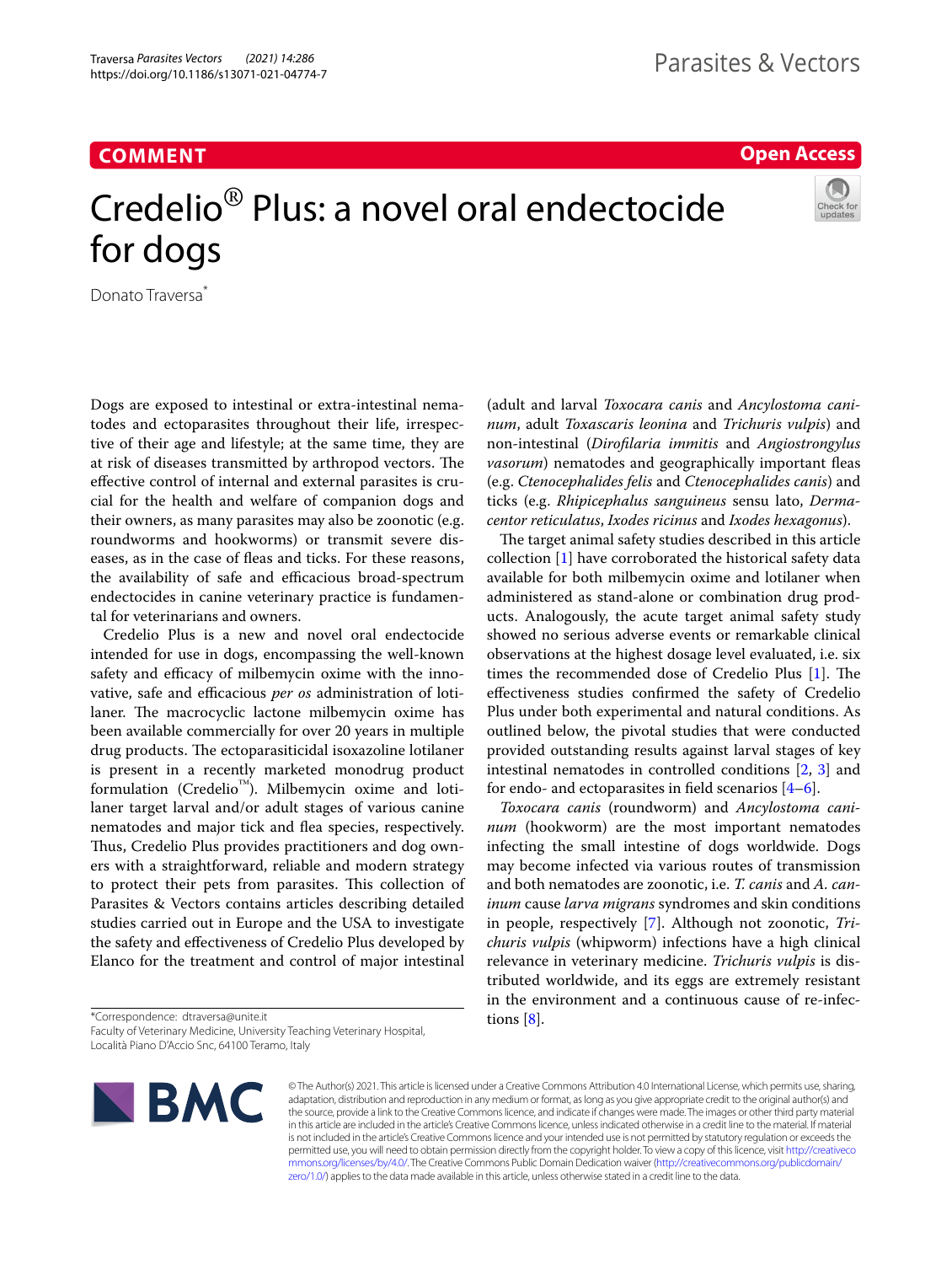The experimental studies published in this article collection have demonstrated that the novel systemic endectocide Credelio Plus is highly effective ( $\geq$  96.8%) against larval *T. canis* (L4) and *A. caninum* (immature adult L5) [[2,](#page-2-1) [3](#page-2-2)]. These data are excellent, as endogenous larval A. *caninum* is the dose-limiting intestinal nematode for milbemycin oxime. The high efficacy of Credelio Plus against adult intestinal nematodes was confrmed by a multi-centre feld study conducted in several veterinary practices in three European countries. In particular, the product proved to be highly efficacious ( $\geq$ 97.2%) in reducing the faecal egg count in dogs naturally infected with *T. canis*, *A. caninum* and *T. vulpis* [[4](#page-2-3)].

Roundworms (ascarids) and hookworms are highly pathogenic, they cause severe clinical signs at both larval and adult stages and especially immature blood-sucking *A. caninum* attached to the gut mucosa may be fatal for puppies  $[7, 9]$  $[7, 9]$  $[7, 9]$  $[7, 9]$  $[7, 9]$ . The control of immature and mature *T. canis* and *A. caninum* in infected dogs is crucial. At the same time efectively treating whipworms is of great importance because *T. vulpis* causes acute or chronic large bowel infammatory disease and severe infections are potentially lethal if not treated [[8\]](#page-2-6).

The canine heartworm, *D. immitis*, affects dogs in various regions of Europe, the Americas and Asia and it has some zoonotic potential. In dogs the disease is most often chronic and life-threatening and requires a challenging and health-risky medical adulticide treatment or surgical removal [\[10](#page-2-8)]. Thus, the prevention of *D. immitis* infections with drug substances efective against heartworm larvae is the best control approach in dogs exposed to infected mosquitoes and to reduce the risk for people living in endemic areas.

The field trial study in client-owned dogs conducted in the US and described in this article collection demonstrated outstanding efectiveness (100%) of Credelio Plus in preventing heartworm disease when administered monthly for 11 consecutive months. In fact, none of the enrolled client-owned dogs, including those living in areas historically endemic for *D. immitis*, had a heartworm infection at the end of the trial after an 11-month protection period with Credelio Plus  $[5]$  $[5]$ . The 100% prevention of heartworm disease by Credelio Plus is of great importance considering that many LOE/resistant isolates of *D. immitis* have been described from regions where this field study was conducted  $[5]$  $[5]$ . This large multi-site feld study additionally provided data on the safety of Credelio Plus in a long-term clinical setting, because no treated dogs had treatment-related adverse reactions or signifcant laboratory parameter alterations, and there were no negative interactions between the product and medications and vaccines commonly used in canine clinical practice.

Fleas and ixodid ticks are the most important ectoparasites of dogs. They cause blood loss, discomfort, skin manifestations, allergic (feas) and neurological (ticks) diseases, and many species are vectors of various pathogens, some with zoonotic potential  $[11-14]$  $[11-14]$ .

*Ctenocephalides felis* and *Ctenocephalides canis* feas afect dogs worldwide and both are common in Europe; these flea species may also feed on cats, other animals and humans. The presence of an infested dog implies a high contamination level of the pet's home environment. Humidity and temperature of domestic habitats allow survival and high reproduction rates of fleas  $[15]$  $[15]$  $[15]$ . The most important ticks feeding on dogs are the "brown dog tick" *Rhipicephalus sanguineus* (*s.l.*), extremely common in urbanized habitats (including homes), and tick species belonging to the *Ixodes* and *Dermacentor* genera, which are more common in sylvatic or periurban settings [[11](#page-2-10), [12,](#page-2-13) [16\]](#page-2-14).

Efective and robust control strategies for feas and ticks are a priority in veterinary medicine and for public health issues. Especially in the case of flea infestations, control strategies should rely on an owner's compliance because of the massive presence of environmental stages and frequent cohabitation or contact with other fea-carrier pets in the same home  $[15]$  $[15]$ . The concern for health issues raised by fleas and ticks is highlighted by drivers potentially fostering a geographical expansion of key species in many regions of the globe  $[17-19]$  $[17-19]$  and suspected or confirmed reduced efficacy of some molecules against certain strains [\[20](#page-2-17)–[22\]](#page-2-18).

Ectoparasiticides are administered to kill adult and/or immature stages on dogs with pre-existing infestations and/or to prevent newly acquired infestations. Products may be efficacious against adult and/or immature stages on the host and/or in their environment  $[13]$  $[13]$ .

The field study on fleas and ticks, conducted over a period of 3 months, described in this collection has demonstrated that Credelio Plus given to client-owned dogs every 4 weeks is safe and efficacious against natural infestations by the most important species of feas or ticks feeding on dogs, including *R. sanguineus* (*s.l.*) [[6\]](#page-2-4). Importantly, excellent results from the clinical feld study carried out in three European countries provided evidence to confrm the absence of isoxazoline-resistant fea and tick strains in these different geographical regions. This feld trial also confrmed that dogs sufering from fea allergic dermatitis (FAD) may be greatly benefted by the administration of Credelio Plus, as previously shown by feld trials conducted in the USA and in Europe using the monoproduct with lotilaner  $[23, 24]$  $[23, 24]$  $[23, 24]$  $[23, 24]$  $[23, 24]$ . The continuous month-long efficacy of Credelio Plus implies a preventive activity against flea re-infestation. This is critical to minimize FAD-induced skin lesions, as even a few bites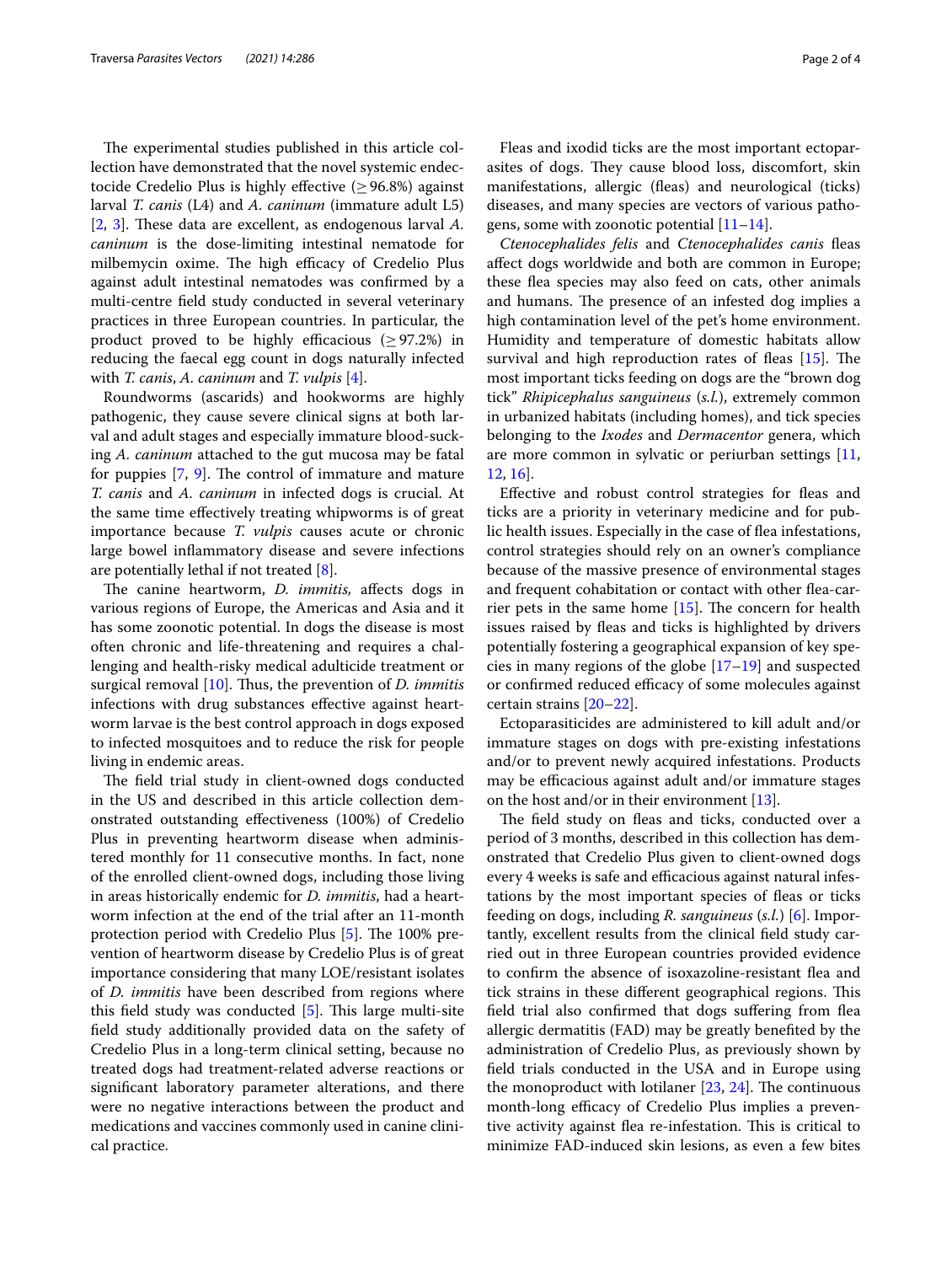by newly acquired fleas may cause the recurrence of clinical signs [[25](#page-3-1)].

Importantly, rapid and persistent efectiveness has the potential to reduce the risk of transmission of pathogens, such as tick-borne haemoprotoza (e.g. *Babesia vogeli*) and bacteria (e.g. *Ehrlichia canis*) or flea-borne tapeworm infections (*Dipylidium caninum*).

Overall, these studies as presented in this article collection have shown the excellent palatability of Credelio Plus, as the chewable tablets were readily accepted by the vast majority of dogs (>80% free choice, i.e. ofered in empty food bowl or by hand). This characteristic is of importance as lack of compliance is a substantial hindrance to and impacts long-term control of some canine parasites (e.g. heartworms and fleas). Thus, the shortcomings inherent with the use of non-palatable products or products having a diferent route of administration may be easily overcome.

In summary, Credelio Plus is a palatable orally administered broad-spectrum endectocide for use in dogs with or at risk of mixed infestations/infections caused by endo- and ectoparasitic species that have the capacity to compromise the health of dogs and, in some cases, people. Dog populations living under certain epizootiological scenarios are prone to harbouring more of the above-mentioned parasites at the same time. In fact, a feld study described in this article collection proved that about 30% of dogs infected by intestinal nematodes may have fleas and/or ticks as well  $[4]$  $[4]$ , and this high prevalence of mixed parasites has also been recorded in recent epizootiological surveys from Europe and overseas [[26–](#page-3-2) [28\]](#page-3-3). Thus, the availability of broad-spectrum palatable oral formulations like Credelio Plus is of utmost importance where major canine parasites live in sympatry and are simultaneously endemic.

#### **Authors' contributions**

DT authored the text of this foreword. The author read and approved the fnal manuscript.

## **Declarations**

#### **Competing interests**

Paid external independent consultant to Elanco Animal Health.

Received: 5 February 2021 Accepted: 4 May 2021 Published online: 28 May 2021

#### **References**

- <span id="page-2-0"></span>Riggs KL, Wiseman S. Long-term and acute safety of a novel orally administered combination drug product containing milbemycin oxime and lotilaner (Credelio® Plus) in juvenile and adult dogs. Parasit Vectors. 2021. [https://doi.org/10.1186/s13071-021-04760-z.](https://doi.org/10.1186/s13071-021-04760-z)
- <span id="page-2-1"></span>2. Young LM, Wiseman S, Crawley E, Bowman DD, Reinemeyer CR, Snyder DE. Effectiveness of Credelio<sup>®</sup> Plus, a novel chewable tablet containing

milbemycin oxime and lotilaner for the treatment of larval and immature adult stages of *Toxocara canis* in experimentally infected dogs. Parasit Vectors. 2021.<https://doi.org/10.1186/s13071-021-04762-x>.

- <span id="page-2-2"></span>3. Snyder DE, Wiseman S, Crawley E, Wallace K, Bowman DD, Reinemeyer CR. Efectiveness of a novel orally administered combination drug product containing milbemycin oxime and lotilaner (Credelio® Plus) for the treatment of larval and immature adult stages of *Ancylostoma caninum* in experimentally infected dogs. Parasit Vectors. 2021. [https://doi.org/10.](https://doi.org/10.1186/s13071-021-04761-y) [1186/s13071-021-04761-y](https://doi.org/10.1186/s13071-021-04761-y).
- <span id="page-2-3"></span>4. Hayes B, Wiseman S, Snyder DE. Field study to investigate the effectiveness and safety of a novel orally administered combination drug product containing milbemycin oxime and lotilaner (Credelio® Plus) against natural intestinal nematode infections in dogs presented as veterinary patients in Europe. Parasit Vectors. 2021. [https://doi.org/10.1186/](https://doi.org/10.1186/s13071-021-04766-7) [s13071-021-04766-7](https://doi.org/10.1186/s13071-021-04766-7).
- <span id="page-2-9"></span>5. Young LM, Wiseman S, Crawley E, Wallace K, Snyder DE. Field study to investigate the efectiveness and safety of a novel orally administered combination drug product containing milbemycin oxime and lotilaner (Credelio® Plus) for the prevention of heartworm disease (*Diroflaria immitis*) in client-owned dogs in the USA. Parasit Vectors. 2021. [https://](https://doi.org/10.1186/s13071-021-04767-6) [doi.org/10.1186/s13071-021-04767-6](https://doi.org/10.1186/s13071-021-04767-6).
- <span id="page-2-4"></span>6. Forster S, Wiseman S, Snyder DE. Field study to investigate the efectiveness and safety of a novel orally administered combination drug product containing milbemycin oxime and lotilaner (Credelio® Plus) against natural fea and tick infestations on dogs presented as veterinary patients in Europe. Parasit Vectors. 2021. [https://doi.org/10.1186/](https://doi.org/10.1186/s13071-021-04808-0) [s13071-021-04808-0](https://doi.org/10.1186/s13071-021-04808-0).
- <span id="page-2-5"></span>7. Traversa D. Pet roundworms and hookworms: a continuing need for global worming. Parasit Vectors. 2012;5:91.
- <span id="page-2-6"></span>8. Traversa D. Are we paying too much attention to cardio-pulmonary nematodes and neglecting old-fashioned worms like *Trichuris vulpis*? Parasit Vectors. 2011;4:32.
- <span id="page-2-7"></span>9. Kalkofen UP. Hookworms of dogs and cats. Vet Clin North Am Small Anim Pract. 1987;17:1341–54.
- <span id="page-2-8"></span>10. McCall JW, Genchi C, Kramer LH, Guerrero J, Venco L. Heartworm disease in animals and humans. Adv Parasitol. 2008;66:193–285.
- <span id="page-2-10"></span>11. Taylor MA, Coop RL, Wall RL. Veterinary parasitology. 3rd ed. Blackwell Publishing; 2007.
- <span id="page-2-13"></span>12. Otranto D, Dantas-Torres F. Canine and feline vector-borne diseases in Italy: current situation and perspectives. Parasit Vectors. 2010;3:2.
- <span id="page-2-19"></span>13. Beugnet F, Franc M. Insecticide and acaricide molecules and/or combinations to prevent pet infestation by ectoparasites. Trends Parasitol. 2012;28:267–79.
- <span id="page-2-11"></span>14. Geurden T, Becskei C, Six RH, Maeder S, Latrofa MS, Otranto D, Farkas R. Detection of tick-borne pathogens in ticks from dogs and cats in diferent European countries. Ticks Tick Borne Dis. 2018;9:1431–6.
- <span id="page-2-12"></span>15. Traversa D. Fleas infesting pets in the era of emerging extra-intestinal nematodes. Parasit Vectors. 2013;6:59.
- <span id="page-2-14"></span>16. Dryden MW, Payne PA. Biology and control of ticks infesting dogs and cats in North America. Vet Ther. 2004;5:139–54.
- <span id="page-2-15"></span>17. Gray JS, Dautel H, Estrada-Peña A, Kahl O, Lindgren E. Efects of climate change on ticks and tick-borne diseases in Europe. Interdiscip Perspect Infect Dis. 2009;2009:593232.
- 18. Beugnet F, Chalvet-Monfray K. Impact of climate change in the epidemiology of vector-borne diseases in domestic carnivores. Comp Immunol Microbiol Infect Dis. 2013;36:559–66.
- <span id="page-2-16"></span>19. Medlock JM, Hansford KM, Bormane A, Derdakova M, Estrada-Peña A, George JC, Golovljova I, Jaenson TGT, Jensen JK, Jensen PM, Kazimirova M, Oteo JA, Papa A, Pfster K, Plantard O, Randolph SE, Rizzoli A, Santos-Silva MM, Sprong H, Vial L, Hendrickx G, Zeller H, Van Bortel W. Driving forces for changes in geographical distribution of Ixodes ricinus ticks in Europe. Parasit Vectors. 2013;6:1.
- <span id="page-2-17"></span>20. Becker S, Webster A, Doyle RL, Martins JR, Reck J, Klafke GM. Resistance to deltamethrin, fpronil and ivermectin in the brown dog tick, *Rhipicephalus sanguineus* sensu stricto, Latreille (Acari: Ixodidae). Ticks Tick Borne Dis. 2019;10:1046–50.
- 21. Coles TB, Dryden MW. Insecticide/acaricide resistance in feas and ticks infesting dogs and cats. Parasit Vectors. 2014;7:8.
- <span id="page-2-18"></span>22. Rust MK. Insecticide resistance in feas. Insects. 2016;7:10.
- <span id="page-2-20"></span>23. Cavalleri D, Murphy M, Seewald W, Drake J, Nanchen S. A randomised, blinded, controlled field study to assess the efficacy and safety of lotilaner